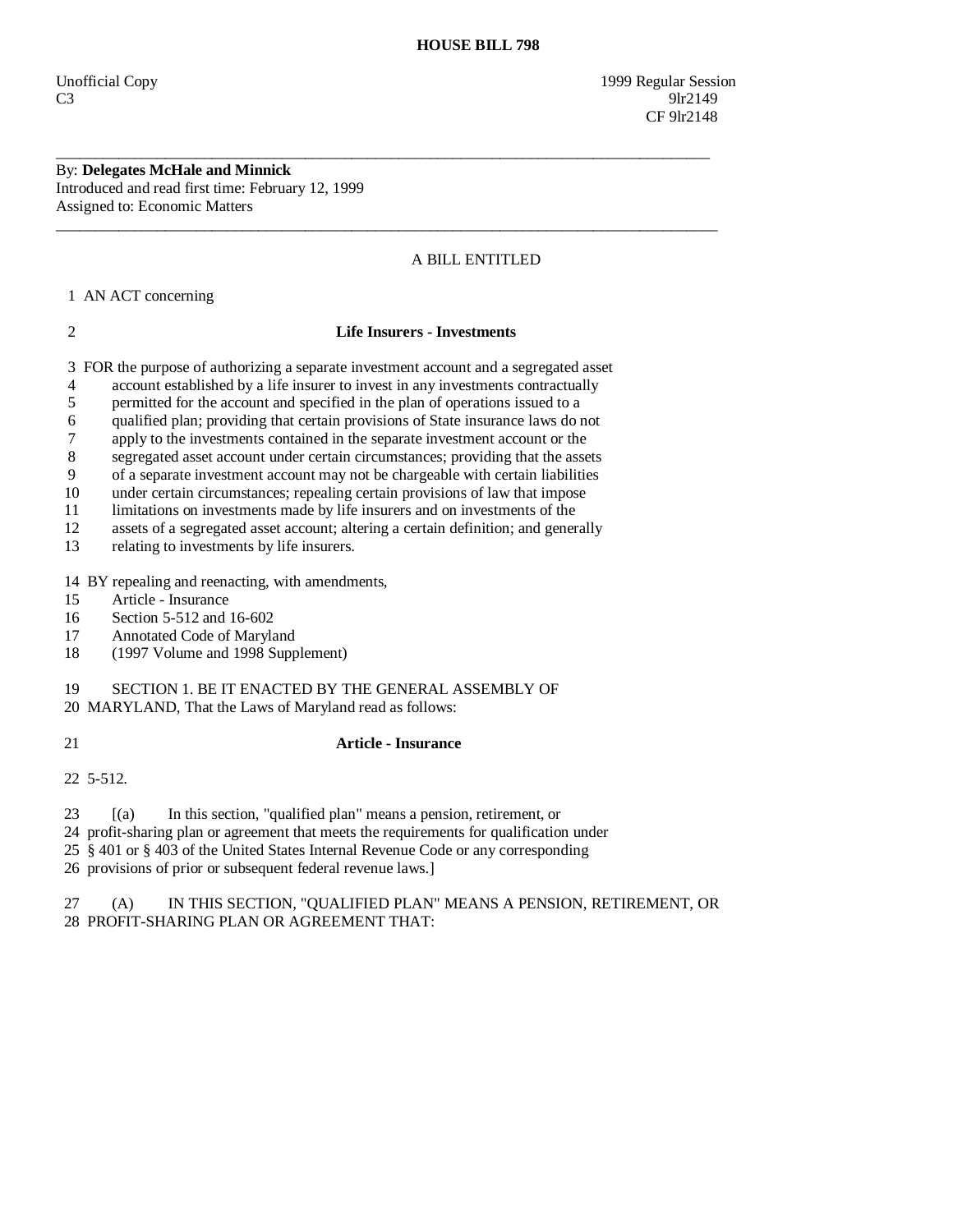### **2 HOUSE BILL 798**

 1 (1) MEETS THE REQUIREMENTS FOR QUALIFICATION UNDER § 401, § 403, 2 OR § 414 OF THE UNITED STATES INTERNAL REVENUE CODE OR ANY 3 CORRESPONDING PROVISIONS OF PRIOR OR SUBSEQUENT FEDERAL REVENUE LAWS; 4 AND

 5 (2) IS AN ACCREDITED INVESTOR AS DEFINED IN REGULATION D OF THE 6 SECURITIES ACT OF 1933 OR ANY CORRESPONDING PROVISIONS OF PRIOR OR 7 SUBSEQUENT FEDERAL LAWS.

 8 (b) (1) This section applies only to the establishment or operation of 9 separate investment accounts by life insurers for the funding of qualified plans.

10 (2) This section does not apply to:

 11 (i) amounts contributed by an employee or other participant in a 12 qualified plan who is entitled to retirement or other incidental benefits under the 13 qualified plan; or

 14 (ii) amounts that have been applied to purchase or provide 15 retirement or other incidental benefits under a policy or contract of the life insurer.

16 (c) A life insurer may allocate to one or more separate investment accounts in

17 accordance with a written agreement any amounts paid to the life insurer in

18 connection with a qualified plan that are to be invested by the life insurer in

19 accordance with the agreement and applied to the purchase of guaranteed income

20 benefits under the life insurer's individual or group policies or annuity contracts or to

21 provide other guaranteed benefits incidental to those policies or annuity contracts.

 22 (d) Any income and gains and losses, realized or unrealized, on each 23 investment account shall be credited to or charged against the amounts allocated to 24 the account in accordance with the agreement without regard to other income, gains, 25 or losses of the life insurer.

 26 (e) (1) Amounts allocated to separate investment accounts and 27 accumulations on the accounts may be invested and reinvested in any class of 28 investments authorized under this article as life insurance reserve investments.

 29 (2) Preferred and common stock investments of amounts allocated to 30 separate investment accounts may not be included in applying the 10% limitations on 31 investments under § 5-511(f) of this subtitle.

 32 [(3) A life insurer may not invest more than the greater of \$10,000 or 10% 33 of any one separate investment account in the stock or shares of any one corporation, 34 mutual fund, or investment company.]

 35 (3) A SEPARATE INVESTMENT ACCOUNT MAY INVEST IN ANY 36 INVESTMENTS CONTRACTUALLY PERMITTED FOR THE SEPARATE INVESTMENT 37 ACCOUNT AND SPECIFIED IN THE PLAN OF OPERATIONS ISSUED TO A QUALIFIED 38 PLAN, AND THE RESTRICTIONS, LIMITATIONS, AND OTHER PROVISIONS OF THIS 39 ARTICLE RELATING TO INVESTMENTS SHALL NOT APPLY TO THE INVESTMENTS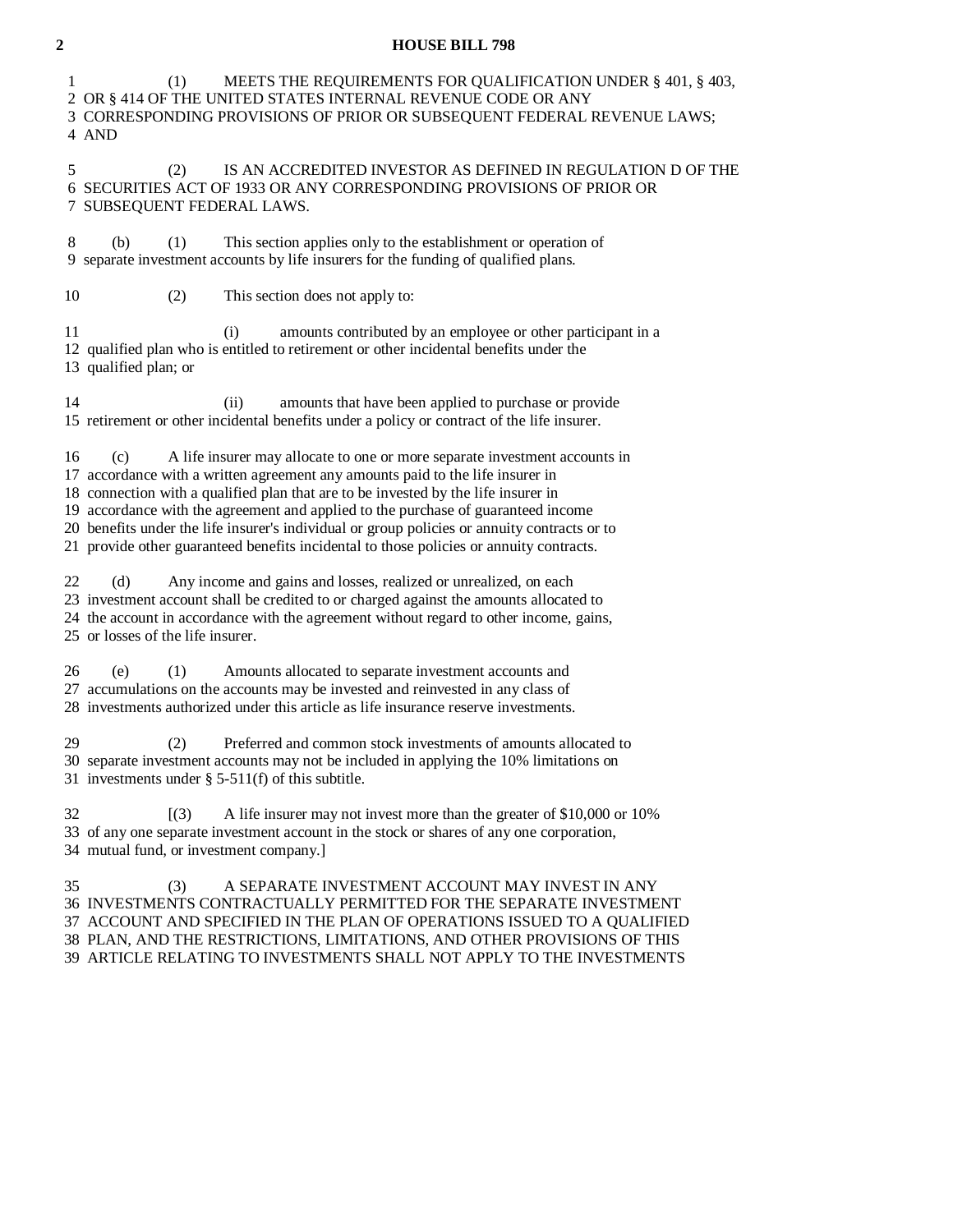### **3 HOUSE BILL 798**

 1 CONTAINED IN THE SEPARATE INVESTMENT ACCOUNT, PROVIDED THAT PRIOR TO 2 DELIVERY OR ISSUANCE FOR DELIVERY IN THE STATE, THE FORM OF THE POLICY OR 3 ANNUITY CONTRACT AND THE PLAN OF OPERATIONS HAS BEEN FILED WITH AND 4 APPROVED BY THE COMMISSIONER.

 5 (f) Unless a life insurer limits its liability under the guarantee to the interest 6 of the contract holder in the investments, a life insurer may not guarantee:

7 (1) the value of amounts allocated to a separate investment account; or

 8 (2) the value of investments of the amounts allocated to the separate 9 investment account or the income from the investments.

 $10$  (g) (1) A life insurer owns the amounts that the life insurer allocates to a 11 separate investment account under this section.

 12 (2) A life insurer may not be or hold itself out to be a trustee of the 13 amounts allocated to the separate investment account.

 14 (3) TO THE EXTENT PROVIDED UNDER THE APPLICABLE CONTRACTS, 15 THE PART OF THE ASSETS OF THE SEPARATE INVESTMENT ACCOUNT EQUAL TO THE 16 RESERVES AND OTHER CONTRACT LIABILITIES WITH RESPECT TO THE ACCOUNT 17 MAY NOT BE CHARGEABLE WITH LIABILITIES ARISING OUT OF ANY OTHER BUSINESS 18 THAT THE INSURER MAY CONDUCT.

 19 (h) At all times, the investments and liabilities of each separate investment 20 account shall be clearly identifiable and distinguishable on the books of the life 21 insurer from other investments and liabilities of the life insurer.

22 (i) Unless the Commissioner approves, a life insurer may not transfer by sale,

23 exchange, substitution, or otherwise from one investment account to another

24 investment account an investment in any separate investment account or in the

25 general investment account of the life insurer.

 26 (j) (1) In connection with the allocation of investments or expenses or in any 27 other manner, a life insurer may not discriminate unfairly between:

28 (i) separate investment accounts; or

 29 (ii) a separate investment account and the life insurer's general 30 investment account.

 31 (2) This subsection does not require a life insurer to follow uniform 32 investment policies for its accounts.

 33 (k) Investments made with respect to separate investment accounts shall be 34 valued for the purpose of any valuation required by this article:

35 (1) at the market value of the investment on the date of the valuation; or